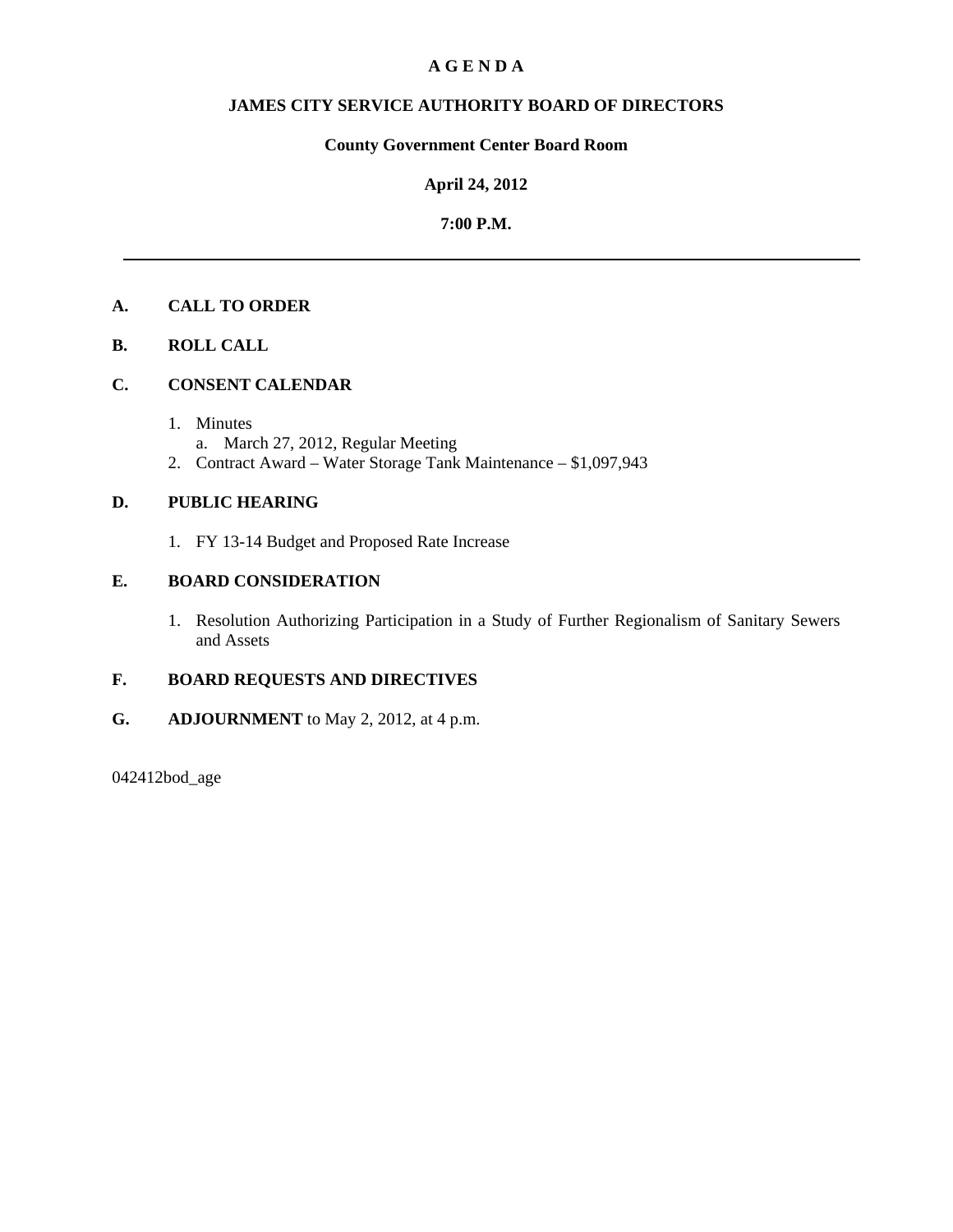**AT A REGULAR MEETING OF THE BOARD OF DIRECTORS OF THE JAMES CITY SERVICE AUTHORITY, JAMES CITY COUNTY, VIRGINIA, HELD ON THE 28TH DAY OF FEBRUARY 2012, AT 7:00 P.M. IN THE COUNTY GOVERNMENT CENTER BOARD ROOM, 101 MOUNTS BAY ROAD, JAMES CITY COUNTY, VIRGINIA.** 

# **A. CALL TO ORDER**

#### **B. ROLLCALL**

James G. Kennedy, Chairman James 0. Icenhour, Jr., Vice Chairman Mary K. Jones John J. McGlennon

Robert C. Middaugh, Secretary Leo P. Rogers, County Attorney Larry M. Foster, General Manager

# **C. CONSENT CALENDAR**

- 1. Minutes
	- a. December 13,2011, Regular Meeting
	- b. January 24, 2012, Organizational Meeting

Mr. McGlennon made a motion to approve the Consent Calendar.

The motion passed by a unanimous voice vote.

#### **D. BOARD REQUESTS AND DIRECTIVES**

Mr. McGlennon expressed appreciation to the JCSA for a job well done on repairing a water main break in his neighborhood and for repairing a problem caused by Verizon.

### **E. ADJOURNMENT**

Mr. Kennedy made a motion to adjourn the Board of Directors until March 27,2012.

The motion passed by a unanimous voice vote.

Robert C. Midday

Secretary to the Board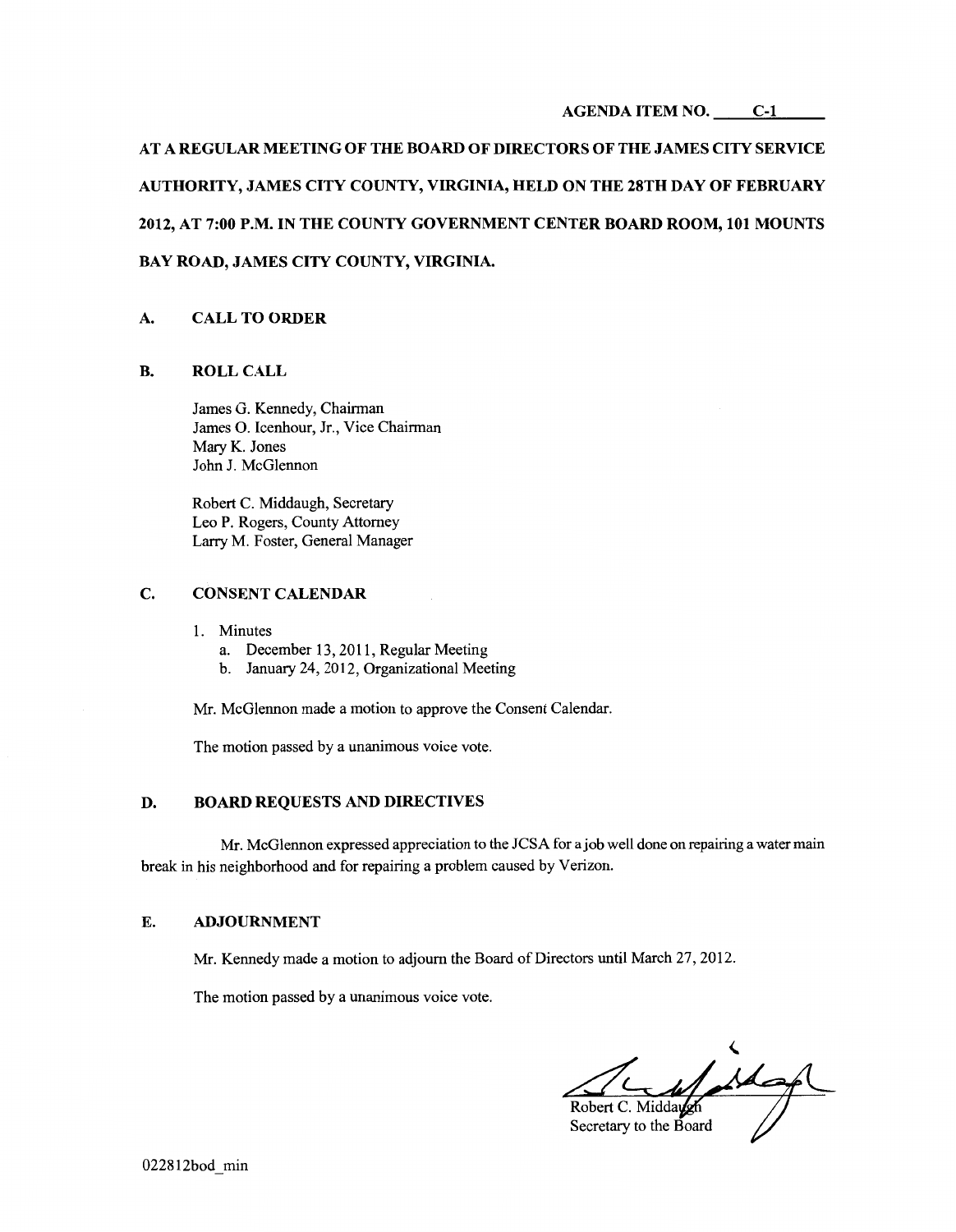# **AGENDA ITEM NO. C-Ia**

# **AT A REGULAR MEETING OF THE BOARD OF DIRECTORS OF THE JAMES CITY SERVICE AUTHORITY, JAMES CITY COUNTY, VIRGINIA, HELD ON THE 27TH DAY OF MARCH 2012, AT 7:00P.M. IN THE COUNTY GOVERNMENT CENTER BOARD ROOM, 101 MOUNTS BAY ROAD, JAMES CITY COUNTY, VIRGINIA.**

# **A. CALL TO ORDER**

#### **B. ROLLCALL**

James G. Kennedy, Chairman James 0. Icenhour, Jr., Vice Chairman Mary K. Jones W. Wilford Kale, Jr. John J. McGlennon

Robert C. Middaugh, Secretary Leo P. Rogers, County Attorney Larry M. Foster, General Manager

# **C. CONSENT CALENDAR**

1. Minutes- February 28, 2012, Regular Meeting

Mr. McGlennon made a motion to approve the Consent Calendar.

The motion passed by a unanimous voice vote, with Mr. Kale abstaining.

# **D. PUBLIC HEARINGS**

1. Restrictive Covenants on a James Citv Service Authority (JCSA) Parcel Adjacent to the James City/Williamsburg Community Center

Mr. Larry Foster, General Manager, advised the Board that this item is the companion agreement to the discussion the Board of Supervisors had earlier relating to transferring full ownership of the Community Center property to James City County. Mr. Foster stated that the establishment of a restriction would not impair any plans that the James City Service Authority (JCSA) had for the property. He further stated that the JCSA has no plans for development of the parcel.

Mr. Icenhour questioned if there is a walking trail on the parcel.

Mr. Foster responded that the trail is on the right-of-way and not on the JCSA property.

Mr. Kennedy opened the Public Hearing.

As no one wished to speak to this matter, Mr. Kennedy closed the Public Hearing.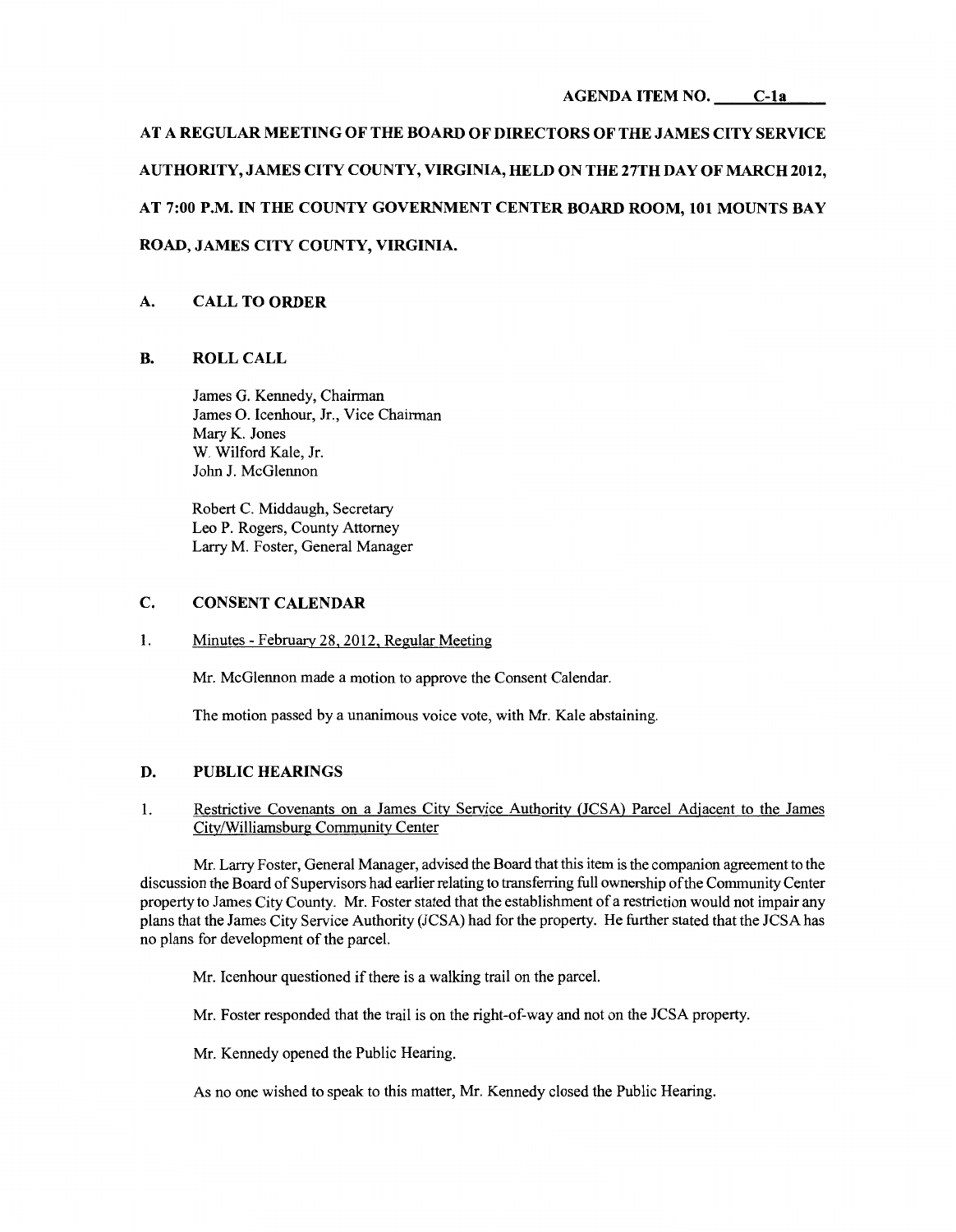Mr. Leo Rogers, County Attorney, advised the Board that before a motion could be made on the resolution, a correction needed to be made in the third paragraph. He amended the resolution from reading, "WHEREAS, part of the agreement includes the placement of a restrictive covenant on a parcel of property owned by the James City Service Authority (JCSA) that will preclude any construction on a 50-foot buffer, preserve the wooded buffer in the buffer, and require approval by the City of Williamsburg for any construction with 100 feet of the eastern property line of the parcel and along the City of Williamsburg, boundary; and." He asked that the Board adopt the resolution as amended to read, "WHEREAS, part of the agreement includes the placement of a restrictive covenant on a parcel of property owned by the James City Service Authority (JCSA) that will preclude any construction on a 50-foot wooded buffer from the eastern property line of the parcel and the jurisdictional boundary line with the City of Williamsburg; and."

Mr. McGlennon made a motion to approve the resolution as amended.

The motion passed by a unanimous voice vote.

# **RESOLUTION**

#### RESTRICTIVE COVENANTS ON A JAMES CITY SERVICE AUTHORITY (JCSA) PARCEL

#### ADJACENT TO THE JAMES CITY/WILLIAMSBURG COMMUNITY CENTER

- WHEREAS, the property on which the James City/Williamsburg Community Center is jointly owned by the City of Williamsburg and James City County; and
- WHEREAS, James City County and the City of Williamsburg have agreed on the terms for the transfer of sole ownership of the property to James City County; and
- WHEREAS, part of the agreement includes the placement of a restrictive covenant on a parcel of property owned by the James City Service Authority (JCSA) that will preclude any construction on a 50 foot wooded buffer from the eastern property line of the parcel and the jurisdictional boundary line with the City of Williamsburg; and
- WHEREAS, the JCSA has no plans for the use of the parcel and has identified no impediment to the placement of the covenants on the property.
- NOW, THEREFORE, BE IT RESOLVED that the Board of Directors of the James City Service Authority, James City County, Virginia, having conducted a public hearing on the proposed placement of a restrictive covenants defined in a Quit Claim Deed dated June 29, 1998, on the parcel, hereby authorizes its General Manager to sign all documents necessary to implement the covenants defined in the above referenced Quit Claim Deed.

# 2. Williamsburg Pottery- 6692 Richmond Road- Vacate Easement

Mr. Foster advised the Board that during the construction of the new building, the Pottery encroached on a JCSA existing easement by 93 feet combined in two different locations. He advised the Board that it would be easier to vacate the easement where the new clean-out is infringing on the JCSA easement.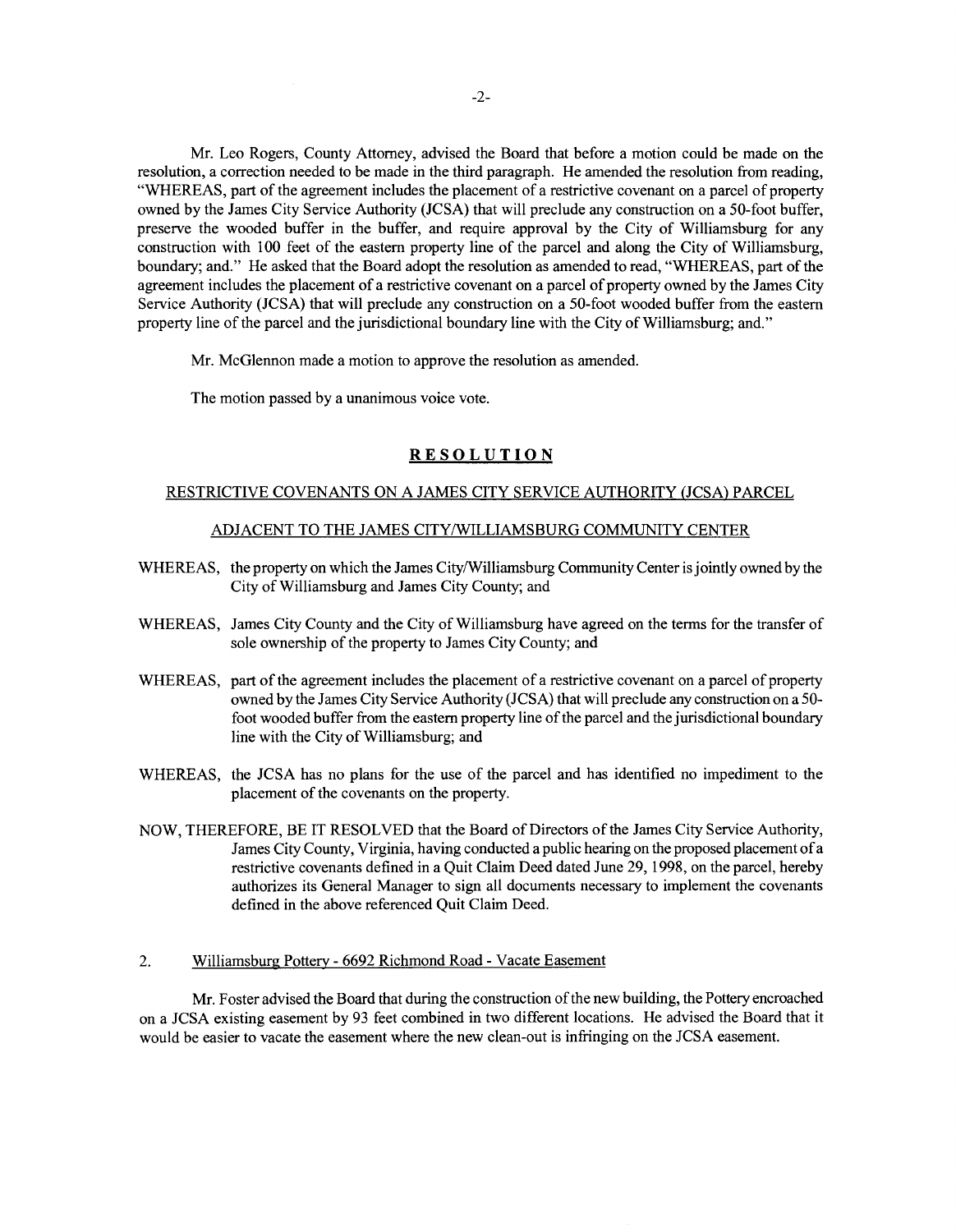Mr. Kennedy opened the Public Hearing.

As no one wished to speak to this matter, Mr. Kennedy closed the Public Hearing.

Mr. McGlennon made a motion to approve the resolution.

The motion passed by a unanimous voice vote.

#### **RESOLUTION**

#### WILLIAMSBURG POTTERY- 6692 RICHMOND ROAD- VACATE EASEMENT

- WHEREAS, Williamsburg Pottery Properties, LLC, the owner of a parcel located at 6692 Richmond Road identified as James City County Real Estate Tax Parcel No. (24-3)(1-24) and the James City Service Authority (JCSA) have agreed that vacating a total of 93 square feet of an existing JCSA utility easement in two areas, defined on a plat dated February 3, 2012, and prepared by AES, Consulting Engineers, is more practical than relocating two building sewer clean-outs that were inadvertently installed on a JCSA easement; and
- WHEREAS, the Board of Directors of the JCSA conducted a public hearing to receive comment on the proposed easement vacation on March 27,2012.
- NOW, THEREFORE, BE IT RESOLVED that the Board of Directors of the James City Service Authority, James City County, Virginia, hereby authorizes the General Manager of the JCSA to sign the appropriate documents to vacate the easement area as identified on the above-referenced plat.

# **E. BOARD CONSIDERATION-** None

#### **F. BOARD REQUESTS AND DIRECTIVES**

Mr. Icenhour questioned what preparations were being made in case there are semi-drought conditions or lack of rainfall over the summer.

Mr. Foster responded that the JCSA equipment is ready. He stated that the water production facilities are operating at full capacity. He stated that the storage facilities are solid. He further stated that from an infrastructure standpoint, the JCSA is in a good position to meet the expected demands.

Mr. Icenhour mentioned the water main breaks on Indigo Road and inquired if there were aging infrastructure problems in that area.

Mr. Foster reminded the Board that it has authorized an appropriation of funds to replace the waterline on Indigo Dam Road. He stated that the design process is almost complete and will be going on the market as a competitive bid very soon. He stated that the construction will be awarded sometime over the summer and completion should be in late 2012 or early 2013.

Mr. Icenhour noted that the construction will cause some traffic concerns.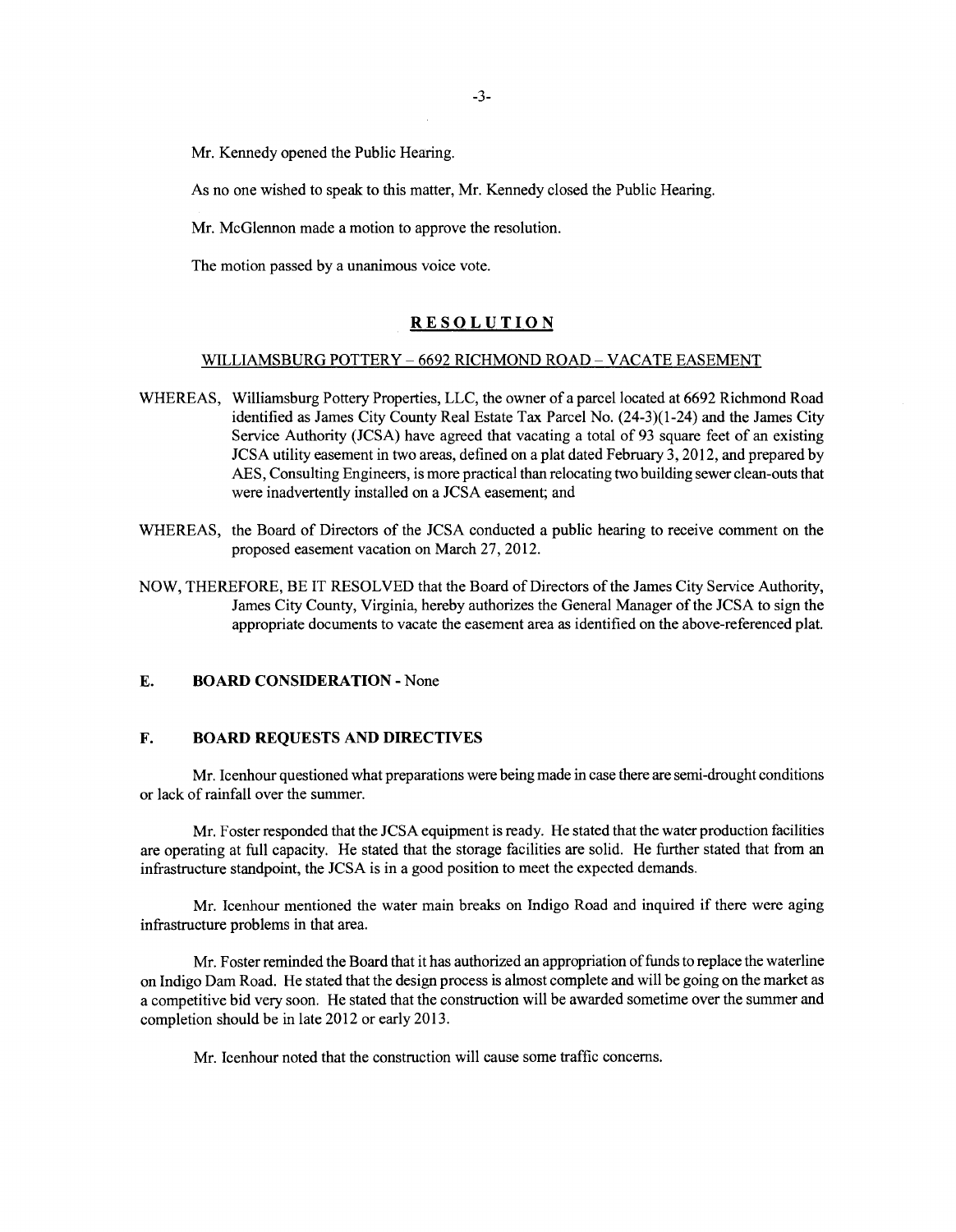Mr. Foster informed the Board that an invitation was sent to the entire neighborhood to review the construction process and have its input on final design. He stated that the neighborhood turnout was reasonably good.

# **G. ADJOURNMENT**

Mr. McGlennon made the motion to adjourn the Board of Directors until 7 p.m. on April24, 2012.

The motion passed by a unanimous voice vote.

Robert C. Middaysh

032712bod\_min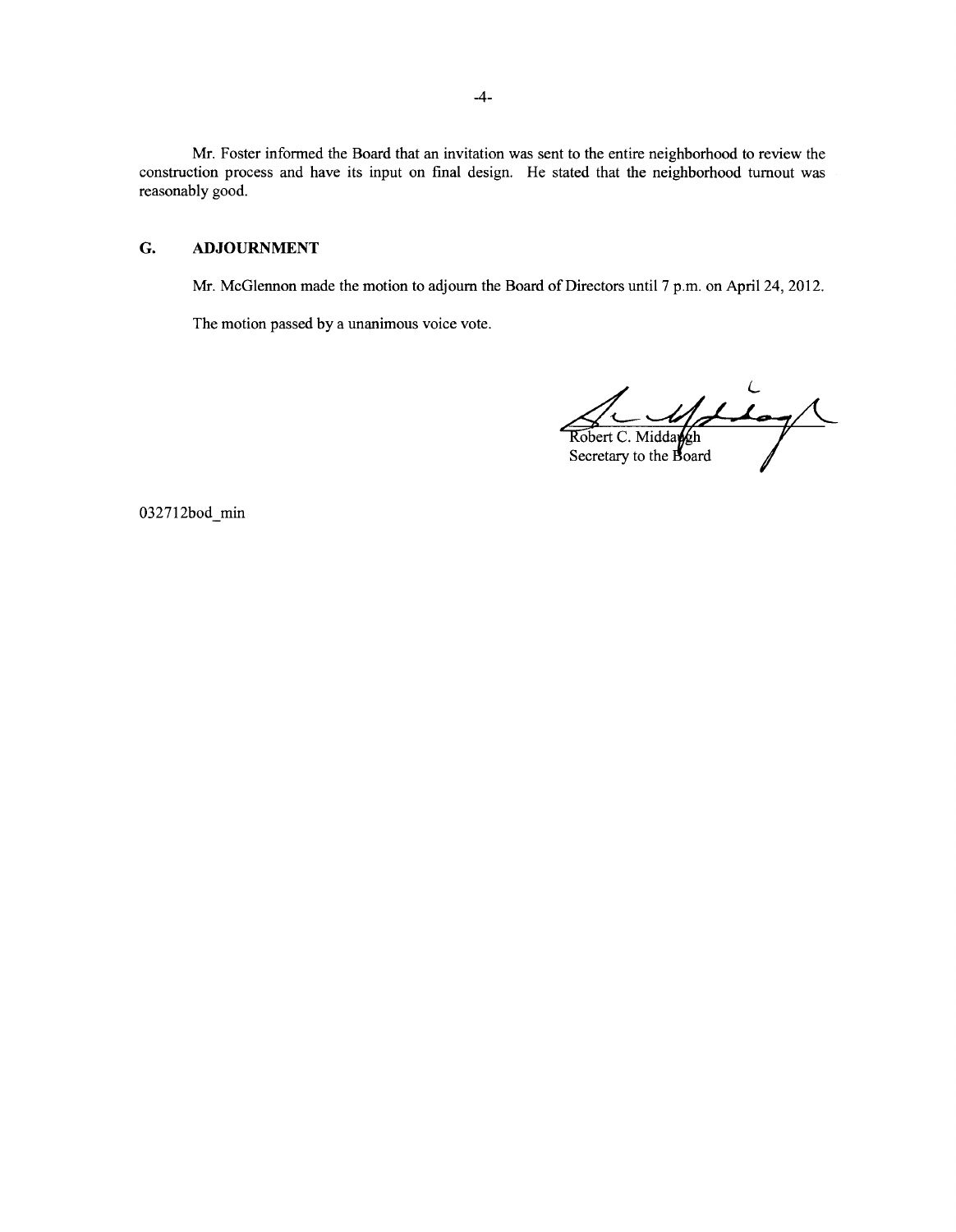**AGENDA ITEM NO. C-1a** 

 $\mathbf{1}$ 

**AT A REGULAR MEETING OF THE BOARD OF DIRECTORS OF THE JAMES CITY SERVICE AUTHORITY, JAMES CITY COUNTY, VIRGINIA, HELD ON THE 27TH DAY OF MARCH 2012,**  AT 7:00 P.M. IN THE COUNTY GOVERNMENT CENTER BOARD ROOM, 101 MOUNTS BAY **ROAD, JAMES CITY COUNTY, VIRGINIA.** 

# **A. CALL TO ORDER**

# **B. ROLLCALL**

James G. Kennedy, Chairman James 0. Icenhour, Jr., Vice Chairman Mary K. Jones W. Wilford Kale, Jr. John **J.** McGlennon

Robert C. Middaugh, Secretary Leo **P.** Rogers, County Attorney Larry M. Foster, General Manager

#### **C. CONSENT CALENDAR**

1. Minutes- February 28, 2012, Regular Meeting

Mr. McGlennon made a motion to approve the Consent Calendar.

The motion passed by a unanimous voice vote, with Mr. Kale abstaining.

# **D. PUBLIC HEARINGS**

# 1. Restrictive Covenants on a James City Service Authority (JCSA) Parcel Adjacent to the James City/Williamsburg Community Center

Mr. Larry Foster, General Manager, advised the Board that this item is the companion agreement to the discussion the Board of Supervisors had earlier relating to transferring full ownership of the Community Center property to James City County. Mr. Foster stated that the establishment of a restriction would not impair any plans that the James City Service Authority (JCSA) had for the property. He further stated that the JCSA has no plans for development of the parcel.

Mr. Icenhour questioned if there is a walking trail on the parcel.

Mr. Foster responded that the trail is on the right-of-way and not on the JCSA property.

Mr. Kennedy opened the Public Hearing.

As no one wished to speak to this matter, Mr. Kennedy closed the Public Hearing.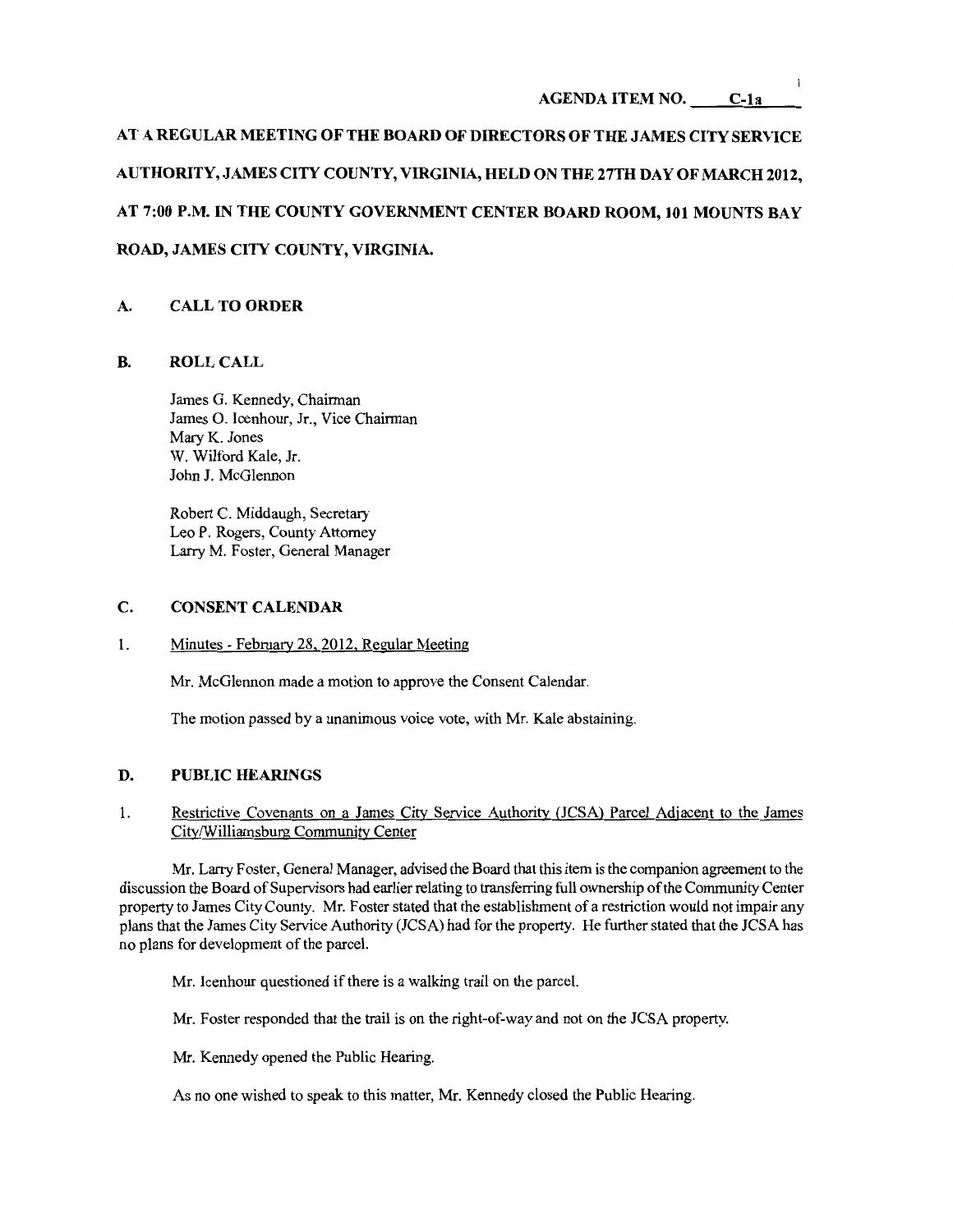Mr. Leo Rogers, County Attorney, advised the Board that before a motion could be made on the resolution, a correction needed to be made in the third paragraph. He amended the resolution from reading, "WHEREAS, part of the agreement includes the placement of a restrictive covenant on a parcel of property owned by the James City Service Authority (JCSA) that will preclude any construction on a 50-foot buffer, preserve the wooded buffer in the buffer, and require approval by the City of Williamsburg for any construction with 100 feet of the eastern property line of the parcel and along the City of Williamsburg, boundary; and." He asked that the Board adopt the resolution as amended to read, "WHEREAS, part of the agreement includes the placement of a restrictive covenant on a parcel of property owned by the James City Service Authority (JCSA) that will preclude any construction on a 50-foot wooded buffer from the eastern property line of the parcel and the jurisdictional boundary line with the City of Williamsburg; and."

Mr. McGlennon made a motion to approve the resolution as amended.

The motion passed by a unanimous voice vote.

# **RESOLUTION**

#### RESTRICTIVE COVENANTS ON A JAMES CITY SERVICE AUTHORITY (JCSA) PARCEL

#### ADJACENT TO THE JAMES CITY/WILLIAMSBURG COMMUNITY CENTER

- WHEREAS, the property on which the James City/Williamsburg Community Center is jointly owned by the City of Williamsburg and James City County; and
- WHEREAS, James City County and the City of Williamsburg have agreed on the terms for the transfer of sole ownership of the property to James City County; and
- WHEREAS, part of the agreement includes the placement of a restrictive covenant on a parcel of property owned by the James City Service Authority (JCSA) that will preclude any construction on a 50 foot wooded buffer from the eastern property line of the parcel and the jurisdictional boundary line with the City of Williamsburg; and
- WHEREAS, the JCSA has no plans for the use of the parcel and has identified no impediment to the placement of the covenants on the property.
- NOW, THEREFORE, BE IT RESOLVED that the Board of Directors of the James City Service Authority, James City County, Virginia, having conducted a public hearing on the proposed placement of a restrictive covenants defined in a Quit Claim Deed dated June 29, 1998, on the parcel, hereby authorizes its General Manager to sign all documents necessary to implement the covenants defined in the above referenced Quit Claim Deed.
- 2. Williamsburg Pottery 6692 Richmond Road Vacate Easement

Mr. Foster advised the Board that during the construction of the new building, the Pottery encroached on a JCSA existing easement by 93 feet combined in two different locations. He advised the Board that it would be easier to vacate the easement where the new clean-out is infringing on the JCSA easement.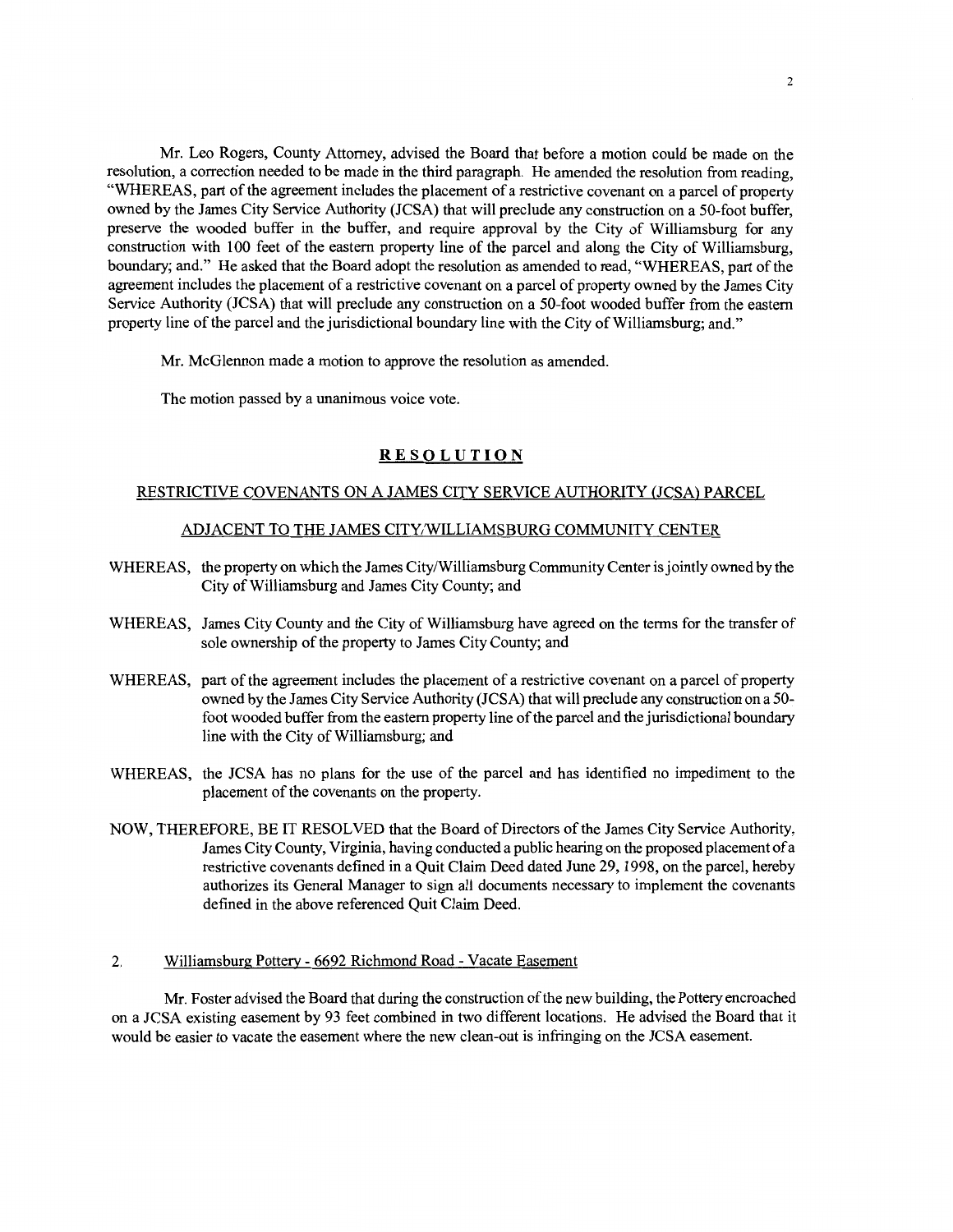Mr. Kennedy opened the Public Hearing.

As no one wished to speak to this matter, Mr. Kennedy closed the Public Hearing.

Mr. McGlennon made a motion to approve the resolution.

The motion passed by a unanimous voice vote.

# **RESOLUTION**

# WILLIAMSBURG POTTERY- 6692 RICHMOND ROAD- VACATE EASEMENT

- WHEREAS, Williamsburg Pottery Properties, LLC, the owner of a parcel located at 6692 Richmond Road identified as James City County Real Estate Tax Parcel No. (24-3)(1-24) and the James City Service Authority (JCSA) have agreed that vacating a total of 93 square feet of an existing JCSA utility easement in two areas, defined on a plat dated February 3, 2012, and prepared by AES, Consulting Engineers, is more practical than relocating two building sewer clean-outs that were inadvertently installed on a JCSA easement; and
- WHEREAS, the Board of Directors of the JCSA conducted a public hearing to receive comment on the proposed easement vacation on March 27, 2012.
- NOW, THEREFORE, BE IT RESOLVED that the Board of Directors of the James City Service Authority, James City County, Virginia, hereby authorizes the General Manager of the JCSA to sign the appropriate documents to vacate the easement area as identified on the above-referenced plat.

#### **E. BOARD CONSIDERATION-** None

#### **F. BOARD REQUESTS AND DIRECTIVES**

Mr. Icenhour questioned what preparations were being made in case there are semi-drought conditions or lack of rainfall over the summer.

Mr. Foster responded that the JCSA equipment is ready. He stated that the water production facilities are operating at full capacity. He stated that the storage facilities are solid. He further stated that from an infrastructure standpoint, the JCSA is in a good position to meet the expected demands.

Mr. Icenhour mentioned the water main breaks on Indigo Road and inquired if there were aging infrastructure problems in that area.

Mr. Foster reminded the Board that it has authorized an appropriation of funds to replace the waterline on Indigo Dam Road. He stated that the design process is almost complete and will be going on the market as a competitive bid very soon. He stated that the construction will be awarded sometime over the summer and completion should be in late 2012 or early 2013.

Mr. Icenhour noted that the construction will cause some traffic concerns.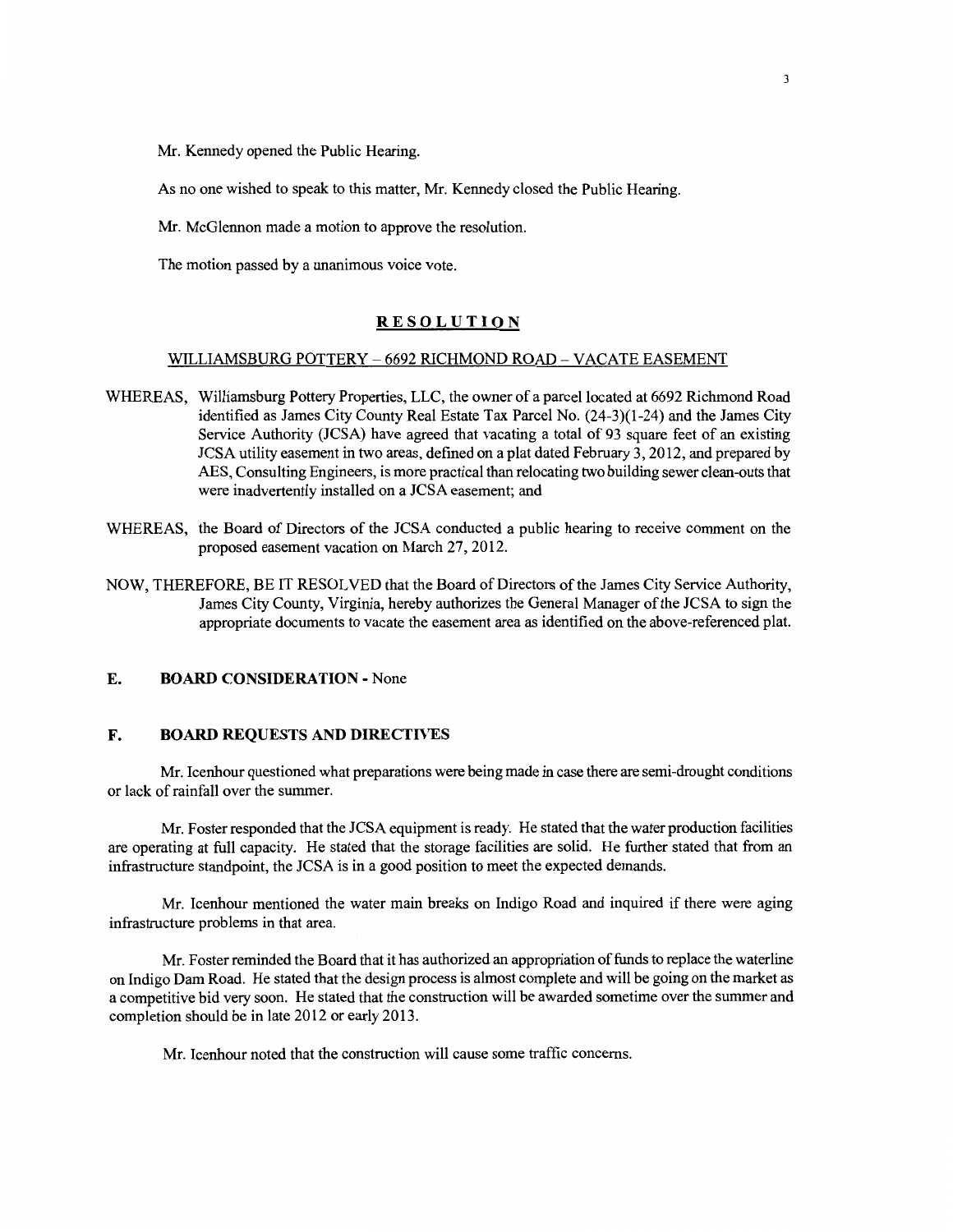Mr. Foster informed the Board that an invitation was sent to the entire neighborhood to review the construction process and have its input on final design. He stated that the neighborhood turnout was reasonably good.

# **G. ADJOURNMENT**

Mr. McGlennon made the motion to adjourn the Board of Directors until 7 p.m. on April24, 2012.

The motion passed by a unanimous voice vote.

Robert C. Middaugh Secretary to the Board

032712bod\_min

 $\pmb{\cdot}$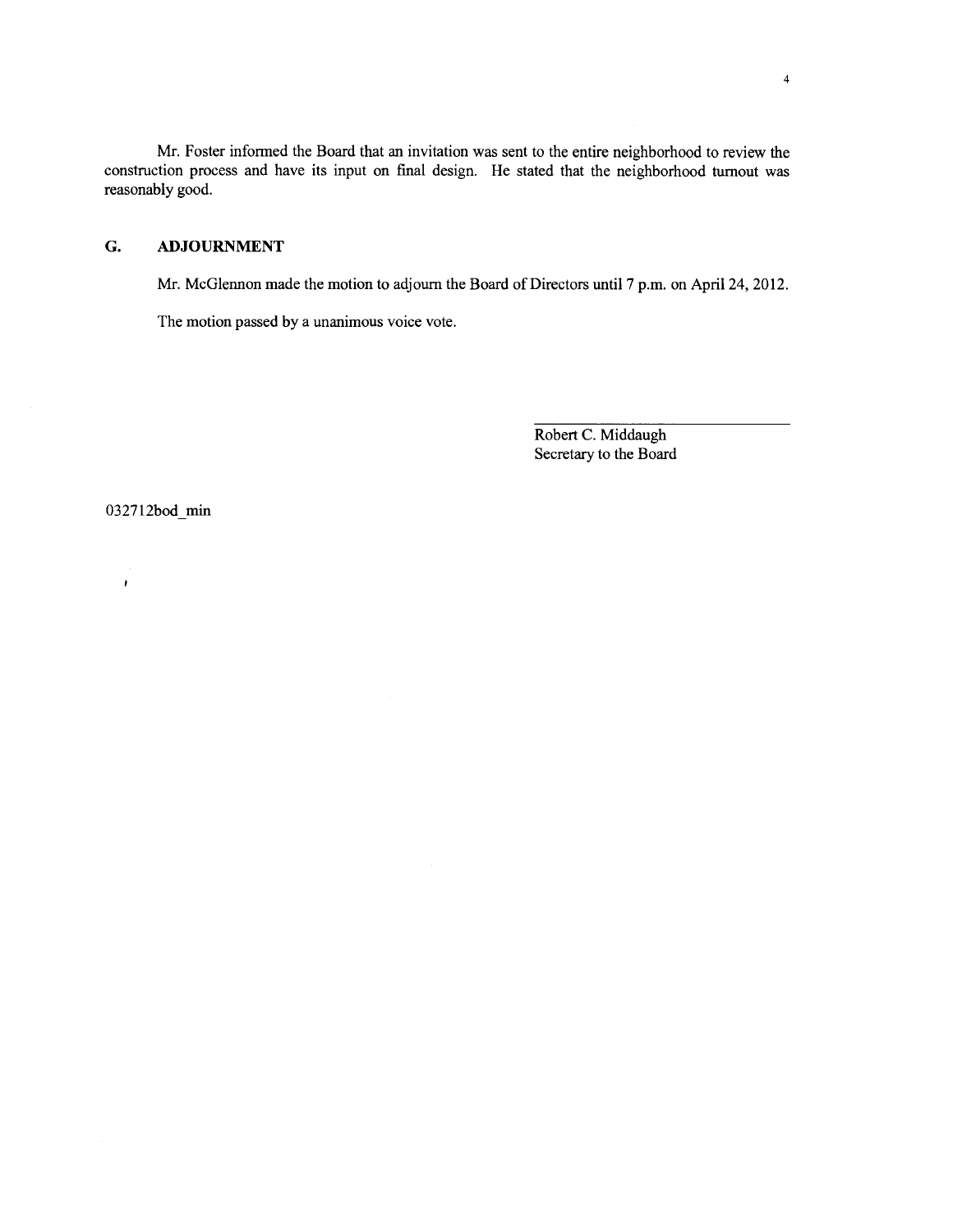# **MEMORANDUM COVER**

I **Subject:** Contract Award- Water Storage Tank Maintenance- \$1,097,943

**Action Requested:** Shall the Board approve a resolution authorizing an Award of Contract to Superior Industrial Mainteance Company for water storage tank maintenance?

**Summary:** The James City Service Authority (JCSA) has gone through the Request for Proposal process to obtain water storage tank maintenance services for 36 tanks. Of the five firms that attended the Pre-Proposal Conference, Superior Industrial Maintenance Company was the only firm submitting a complete proposal. The firm successfully provided this service for the previous contract. The contract's first year of service will cost \$388,390 and includes up to four annual renewals at a total cost of\$1,097,943.

Staff recommends approval of the attached resolution.

**Fiscal Impact:** The allocation is included in the FY 12 Capital Improvements Program (CIP) budget. The yearly allocation will be incorporated into the budget based on the provisions of the contract.

FMS Approval, if Applicable: Yes  $\Box$  No $\Box$ 

**Assistant County Administrator County Administrator** 

1. Memorandum

CA WStorTkMan cvr

Doug Powell \_\_ \_ Robert C. Middaugh \_\_ \_

**Attachments: Agenda Item** No.: C-2

2. Resolution **Date:** April24, 2012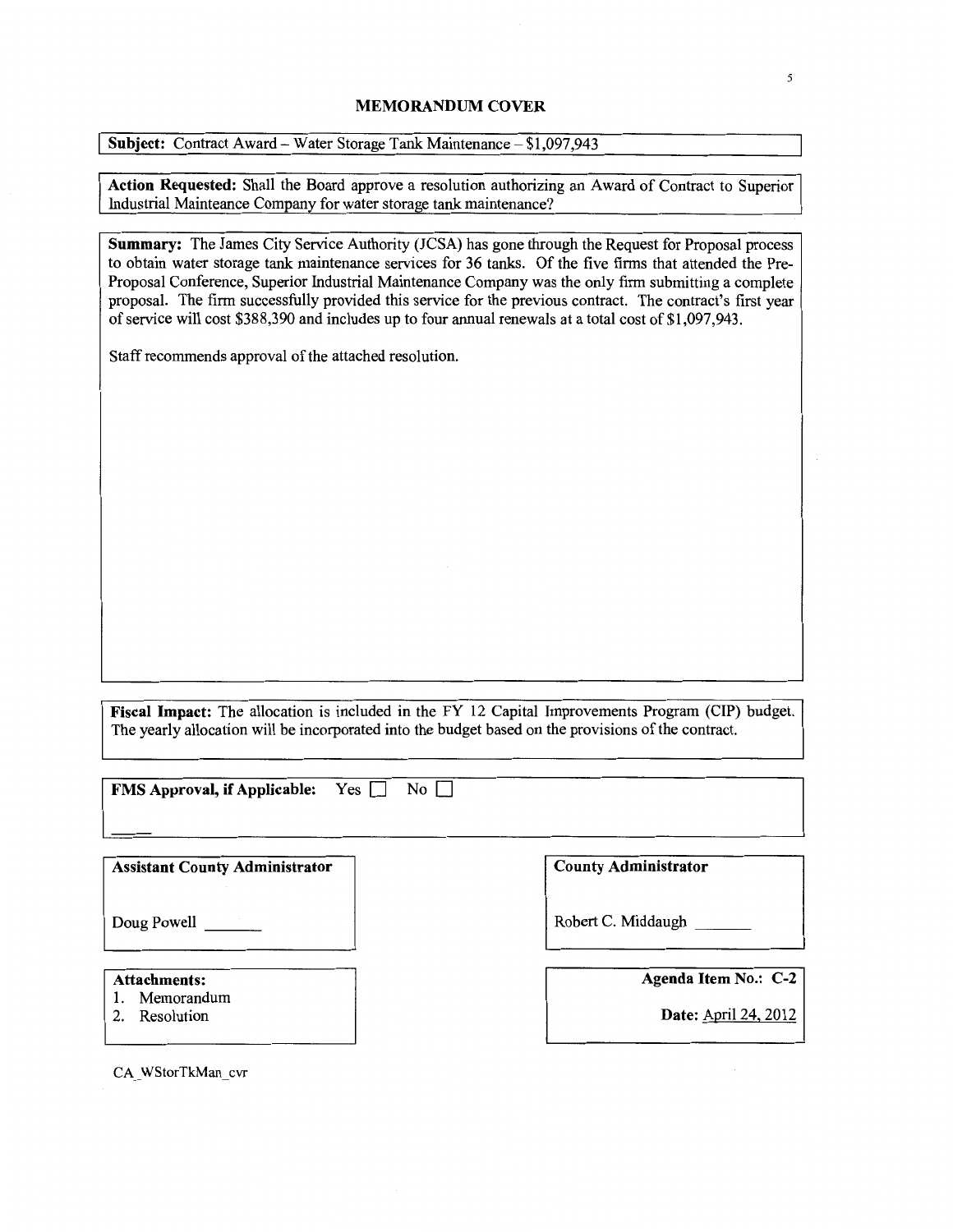### **MEMORANDUM**

DATE: April24, 2012 TO: The Board of Directors FROM: Michael D. Vergakis, P.E., Chief Engineer- Water, James City Service Authority SUBJECT: Contract Award- Water Storage Tank Maintenance- \$1,097,943

A Request for Proposal (RFP) was solicited from qualified and experienced firms to perform maintenance services for James City Service Authority's (JCSA) water storage tanks. The work under this contract will involve maintenance and repair on 36 water storage facilities ranging in size from 5,000 gallons to 1.25-million gallons. The tanks under this contract include two elevated storage tanks, 19 ground storage tanks, and 13 hydro-pneumatic storage tanks. Hydro-pneumatic tanks are pressurized tanks that are a vital component of a well facility. Maintenance included in this contact can include anything from cleaning and inspecting a tank to a complete recoating.

On January 17, 2012, public notice was provided in the form of a legal advertisement in the Virginia Gazette and posted on the James City County (JCC) Website, JCC Bid Board, and eVa (eVa is the electronic procurement website for the Commonwealth ofVirginia). In addition, fax notices were sent to over ten firms. A Pre-Proposal Conference was conducted on January 25, 2012, with five firms attending the conference.

Superior Industrial Maintenance Company, located in Harrisburg, North Carolina, is the only firm to submit a qualified response to the RFP. Superior Industrial Maintenance Company met the criteria established in the RFP such as expertise relative to the project, including past performance, depth of response, firm's financial responsibility, work schedule, and cost. Superior Industrial Maintenance Company provided this service to the JCSA from FY 03 through FY 12. The proposed contract includes services for two hydro-pneumatic storage tanks that support JCC Parks and Recreation activities. James City County Parks and Recreation reimburses the JCSA this portion of the costs.

The resulting proposed contract from this RFP is for a one-year contract from the date of issuance with an option to renew for four additional years, one year at a time after the initial year. The fee schedule is as follows:

| Year         | <b>JCSA</b> | <b>JCC</b> | Total       |
|--------------|-------------|------------|-------------|
| FY 13        | \$379,550   | \$8,840    | 388,390     |
| FY 14        | 211,716     | \$0        | 211,716     |
| FY 15        | 218,940     | 10,200     | 229,140     |
| FY 16        | 127,353     | \$0        | 177,353     |
| <b>FY 17</b> | 133,573     | 7,771      | 141,344     |
| Total:       | \$1,071,132 | \$26,811   | \$1.097.943 |

Staff recommends adoption of the attached resolution authorizing an award of the Water Storage Tank Maintenance contract to Superior Industrial Maintenance Company.

Michael D. Vergakis

**CONCUR:** 

marias 21/2

MDV/nb CA-WStorTkMan\_mem

Attachment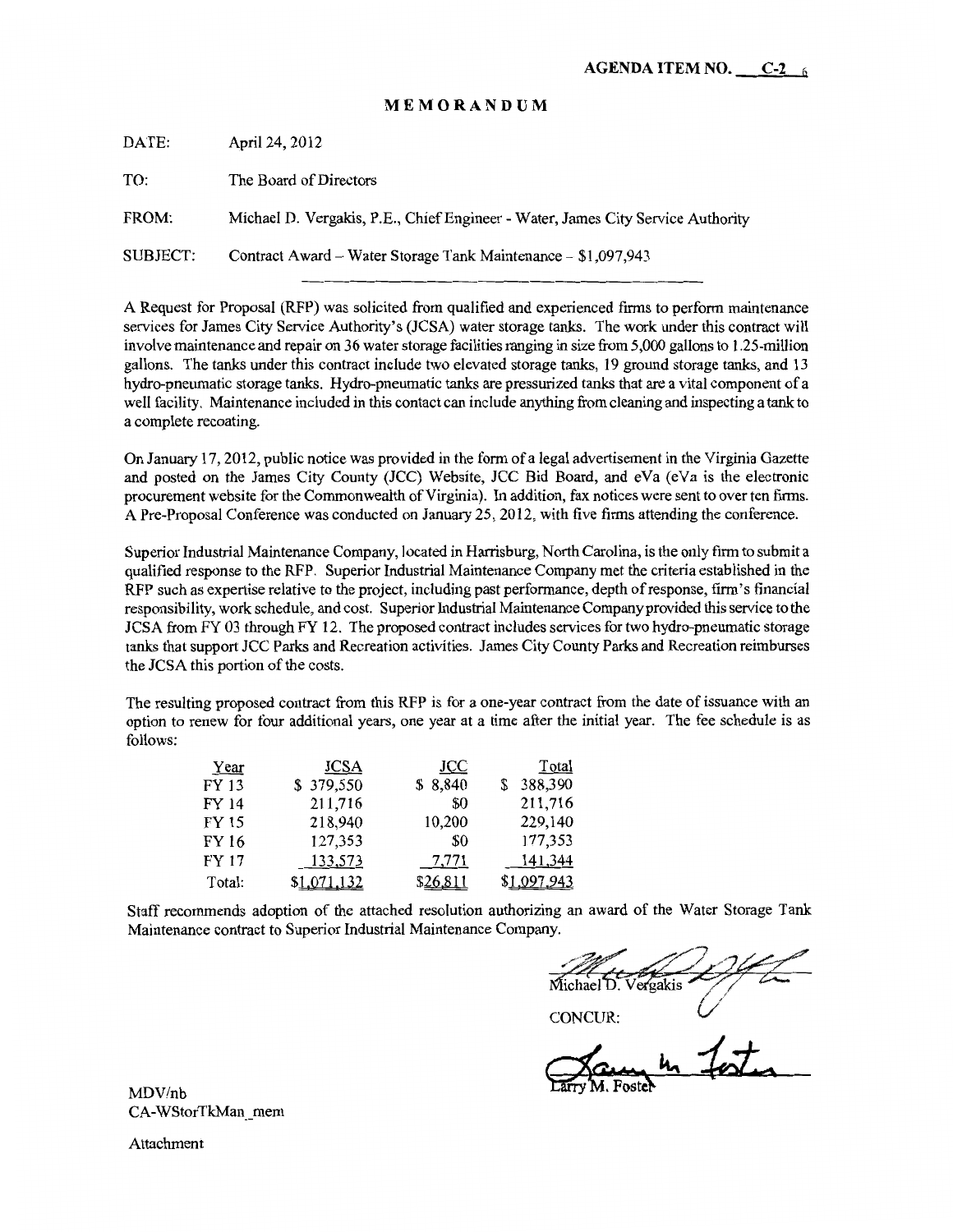# **RESOLUTION**

#### CONTRACT AWARD- WATER STORAGE TANK MAINTENANCE- \$1,097,943

- WHEREAS, a Request for Proposal (RFP) has been advertised and evaluated for a contract for services for the maintenance and painting of 36 James City Service Authority (JCSA) and James City County water storage tanks; and
- WHEREAS, a pre-proposal conference was held on January 25, 2012, with five firms attending; and
- WHEREAS, Superior Industrial Maintenance Company is the only firm that submitted a qualified and responsive proposal and has been determined to be capable of providing the services defined in the RFP.
- NOW, THEREFORE, BE IT RESOLVED that the Board of Directors of the James City Service Authority, James City County, Virginia, hereby awards the Water Storage Tank Maintenance contract to Superior Industrial Maintenance Company in the amount of \$388,390 for the first year with the option to renew the contract for four additional years at a total cost of\$1,097,943.

James G. Kennedy Chairman, Board of Directors

ATTEST:

Robert C. Middaugh Secretary to the Board

Adopted by the Board of Directors of the James City Service Authority, James City County, Virginia, this 24th day of April, 2012.

CA-WStorTkMan res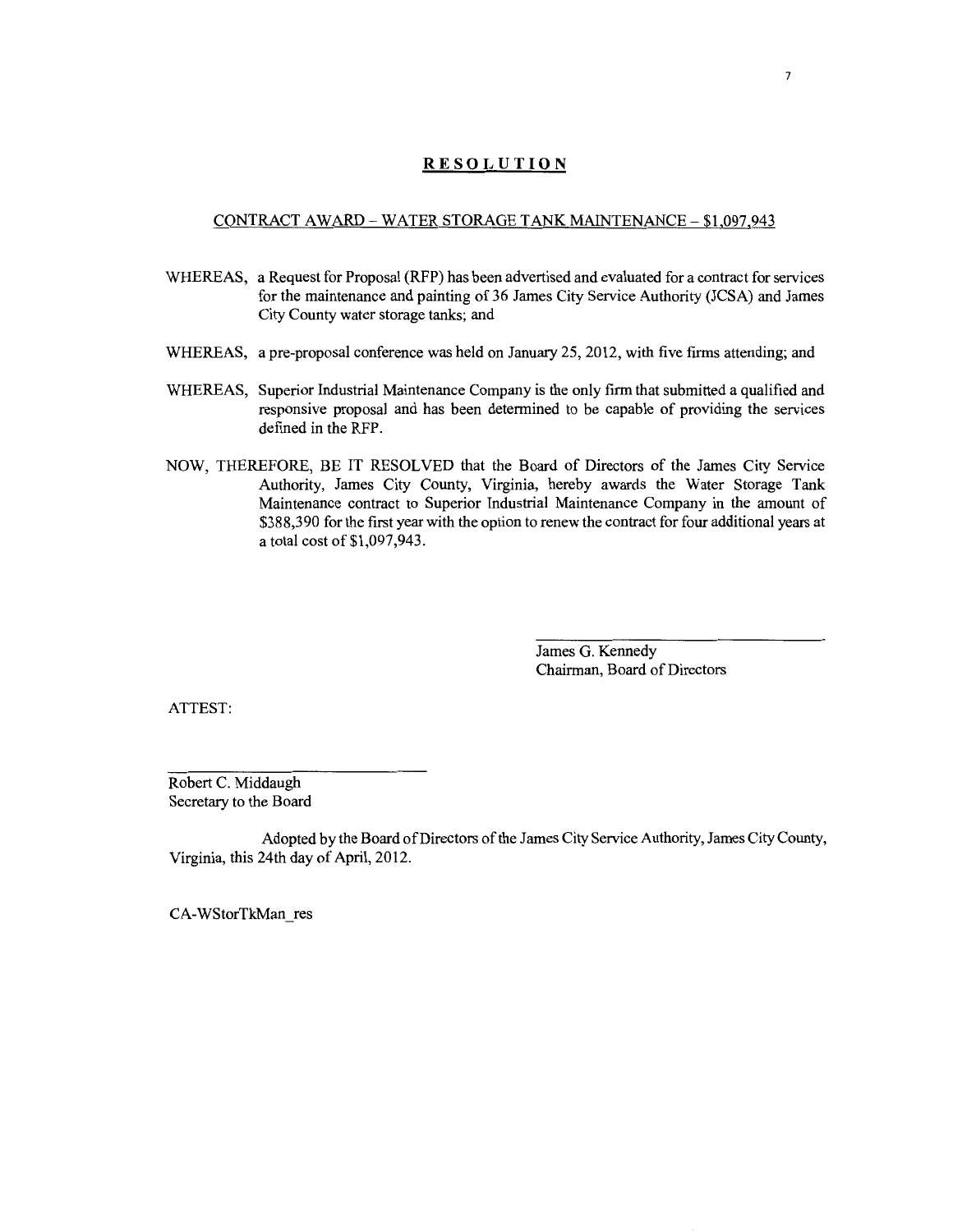# **MEMORANDUM COVER**

Subject: Public Hearing on FY 2013 James City Service Authority (JCSA) Budget and Proposed Changes to the "Regulations Governing Utility Service" Concerning an Increase to the Sewer Rate

Action Requested: There is no action requested.

**Summary:** The purpose of the Public Hearing is to invite public comment on any aspect of the proposed FY 2013 Budget and the proposed changes to the "Regulations Governing Utility Service" concerning an increase to the sewer rate.

Any public comments received could become part of the agenda for the upcoming budget work sessions at the direction of the Board of Directors.

No action is expected of the Board at this meeting.

Fiscal Impact: None

| FMS Approval, if Applicable: Yes   No |  |  |
|---------------------------------------|--|--|

| <b>Assistant County Administrator</b> | <b>County Administrator</b> |
|---------------------------------------|-----------------------------|
| Doug Powell                           | Robert C. Middaugh          |
| Attachment:<br>Memorandum             | Agenda Item No.: D-1        |
|                                       | Date: April 24, 2012        |

9

PH-FY13-14BudURts\_cvr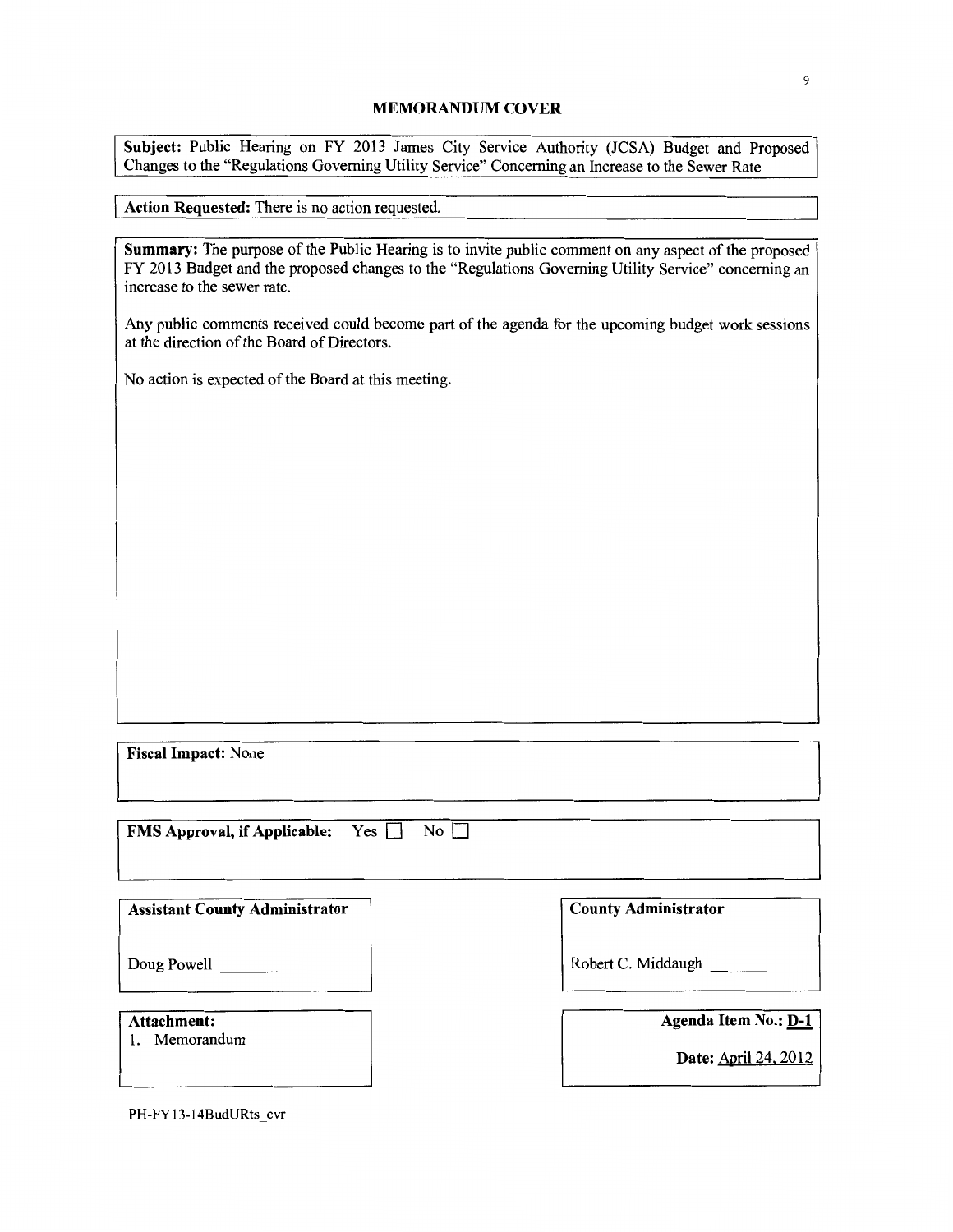#### **MEMORANDUM**

DATE: April24, 2012

TO: The Board of Supervisors

FROM: Larry M. Foster, General Manager, James City Service Authority

SUBJECT: Public Hearing on FY 2013 James City Service Authority (JCSA) Budget and Proposed Changes to the "Regulations Governing Utility Service" Concerning an Increase to the Sewer Rate

The Board of Directors of the James City Service Authority (JCSA) will participate in a public hearing for the FY 2013-2014 JCSA Budget. Additionally, this meeting has been advertised as a public hearing on proposed changes to the JCSA "Regulations Governing Utility Service" concerning an increase to sewer rates.

The proposed sewer rate increase is expected to generate an additional \$750,000 per year that will be used to offset expenses to address sewer system rehabilitation associated with the Department of Environmental Quality Consent Order.

At its January 24, 2012, meeting, the Board approved setting a public hearing on April 24, 2012, on the proposed changes to Section 32, General Rate Policy and Rate Schedule, "Regulations Governing Utility Service" as listed below:

- B. Wastewater Charges
	- 5. Retail service rates.
		- (a) Metered water source.

Charge for all collection and treatment of wastewater:

|                                      |            | <b>Current Rate</b> FY 13 Proposed Rate |
|--------------------------------------|------------|-----------------------------------------|
| Volume                               | Collection | Collection                              |
| Per 1,000 gallons of water consumed  | \$2.80     | \$3.22                                  |
| Per 100 cubic feet of water consumed | \$2.09     | \$2.41                                  |

No action is expected of the Board at this meeting. Any public comments received could become part of the agenda for the upcoming budget work sessions at the direction of the Board of Directors.

Staff expects to ask the Board to adopt the FY 2013-2014 budget and rate changes, as proposed during the work sessions, at its meeting on May 22, 2012.

Jaune 4 Foster

LMF/nb PH-FYl3-14BudURts mem

Attachment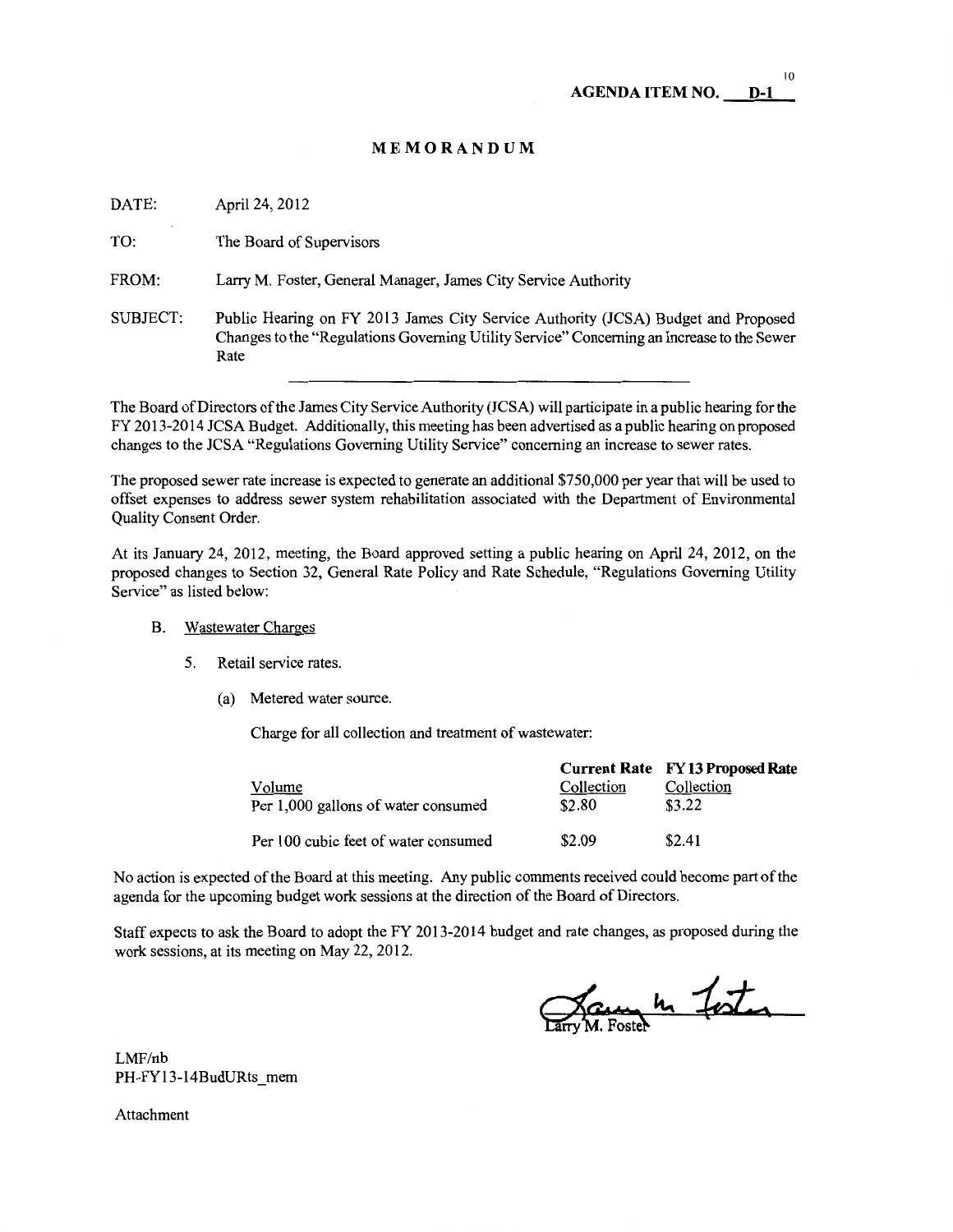**Subject:** Resolution Authorizing Participation in a Study of Further Regionalization of Sanitary Sewer Service and Assets

**Action Requested:** Shall the Board approve the James City Service Authority (JCSA) to participate in a regional study on the concept of a consolidated sewer collection system under the control of the Hampton Roads Sanitation District (HRSD)?

**Summary:** On September 26, 2007, the JCSA entered in a Special Order by Consent with the Department of Environmental Quality. The Consent Order establishes a timeline and parameters for the JCSA to implement improvements to its sewer infrastructure in order to prevent sewer system overflows. All other Hampton Roads sewer utilities, in addition to HRSD, entered the same Consent Order. In implementing the Consent Order, it has been determined that consolidating the entire sewer systems under the operation of the HRSD may be the most cost-effective way to address sewer system overflows. HRSD has agreed to fund a study to evaluate the benefits of consolidating all sewer utilities in the region. The Hampton Roads Planning District Commission will administer the consolidation study under the direction of representatives of the local sewer collection systems and HRSD. There will be no cost to the JCSA or obligation to participate in the recommendations of the study.

Staff recommends approval of the attached resolution.

# Fiscal Impact: N/A

| <b>FMS Approval, if Applicable:</b> Yes <b>No</b> |  |
|---------------------------------------------------|--|

| <b>Assistant County Administrator</b>           | <b>County Administrator</b>                  |
|-------------------------------------------------|----------------------------------------------|
| Doug Powell                                     | Robert C. Middaugh                           |
| <b>Attachments:</b><br>Memorandum<br>Resolution | Agenda Item No.: E-1<br>Date: April 24, 2012 |
|                                                 |                                              |

RegionalStdy\_cvr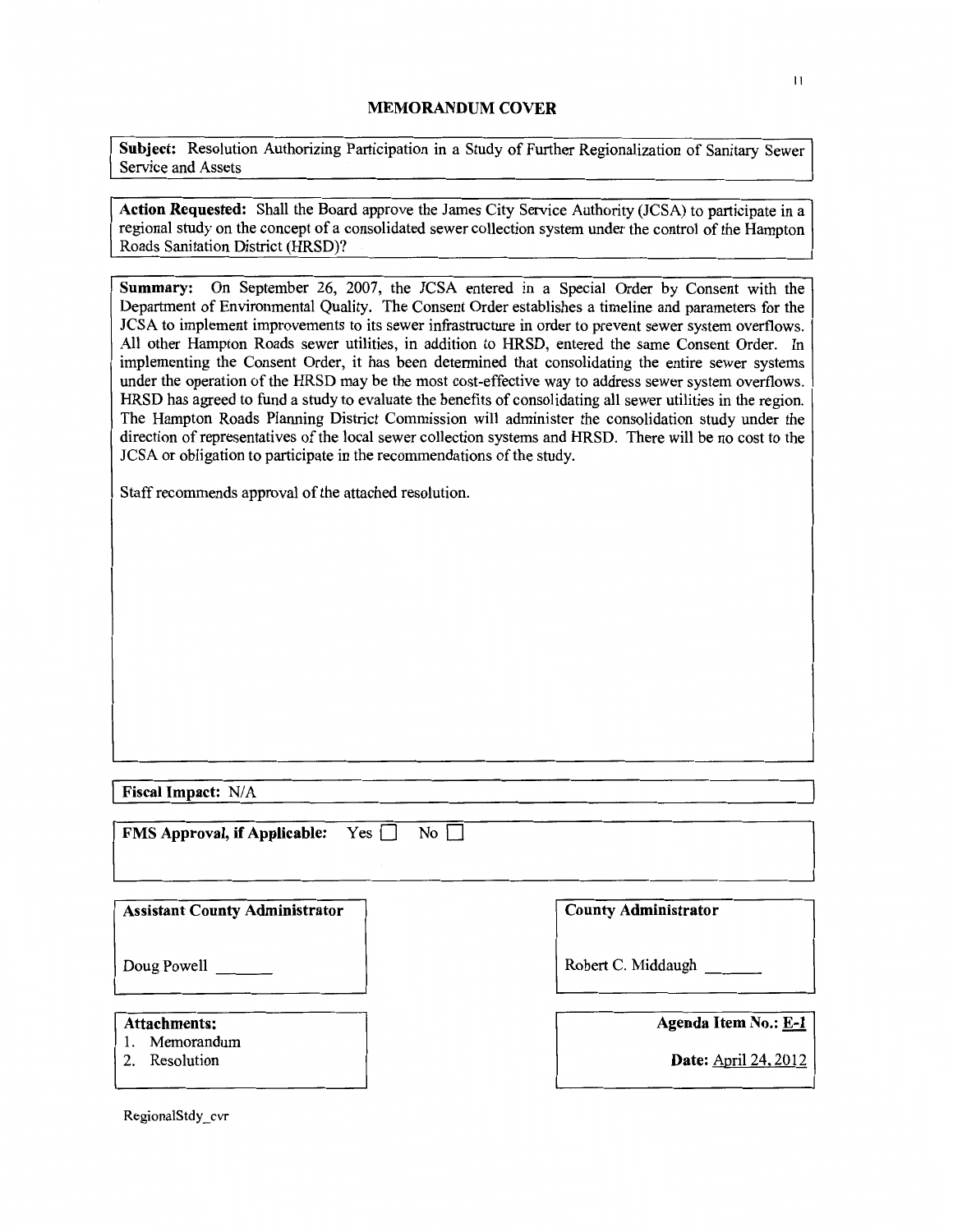# **MEMORANDUM**

DATE: April24, 2012

| TO:      | The Board of Directors                                                                                             |
|----------|--------------------------------------------------------------------------------------------------------------------|
| FROM:    | Larry M. Foster, General Manager, James City Service Authority                                                     |
| SUBJECT: | Resolution Authorizing Participation in a Study of Further Regionalization of Sanitary Sewer<br>Service and Assets |

On September 26, 2007, the James City Service Authority (JCSA) entered into a Special Order by Consent (Consent Order) with the Virginia Department of Environmental Quality (DEQ). Twelve other sewer collection utilities located in the Hampton Roads region and the Hampton Roads Sanitation District (HRSD) entered into the Consent Order at the same time. The Consent Order establishes timelines and deliverables to address sewer system overflows in the Hampton Roads area.

Since entering the Consent Order, all participants have worked closely together through regional committees to uniformly implement the parameters of the Consent Order. The first phase of the Consent Order included the completion of a Sewer System Evaluation Study to identify and prioritize system deficiencies. The JCSA identified 46 of its 76 sewer basins as having excessive infiltration and inflow of extraneous water over established regional standards. The JCSA estimates a cost of approximately \$60 million to address excessive sewer flows. This does not reflect capacity related costs that are yet to be determined. These costs are proportionally reflective of estimated costs to the other 12 utilities.

The next step in the Consent Order process is the development of a Wet Weather Management Plan (WWMP). In essence, this is the evaluation of existing sewer flows to determine what can be expected after rehabilitation of the infrastructure. This information will be used to assure adequate capacity for regional sewer interceptors and wastewater treatment plants. Typically, rehabilitation of existing sewer lines to minimize extraneous water is much less expensive than building an interceptor and treatment plant capacity. Elimination of excessive flows in the local collection systems is the most cost effective option for sewer rehabilitation.

In making these complex evaluations, the underlying theme for all participants included in the Consent Order has been to make decisions based on what is in the best interest of the customer. As time, experience, and understanding of the ramifications of the Consent Order have evolved, the consolidation of all local sewer collection systems into one entity has surfaced a possible scenario that could be in the best interest of customer. A single owner/operator could theoretically make decisions on the most cost-effective approach to sewer system rehabilitation versus investment decision being made based on the individual utility.

HRSD has agreed to fund a study that, if supported by the impacted sewer utilities, will evaluate the impacts and ramification of consolidating all Hampton Roads sewer collections systems into a single sewer system operated by HRSD. The study would be administered by the Hampton Roads Planning District Commission and will take approximately a year to complete.

This concept has merit; however, there are issues that will need to be considered as the concept evolves. This includes assuring equity between utilities, individual utility debt levels, condition of individual sewer systems, responsiveness to local needs, and representation on the governing body of HRSD.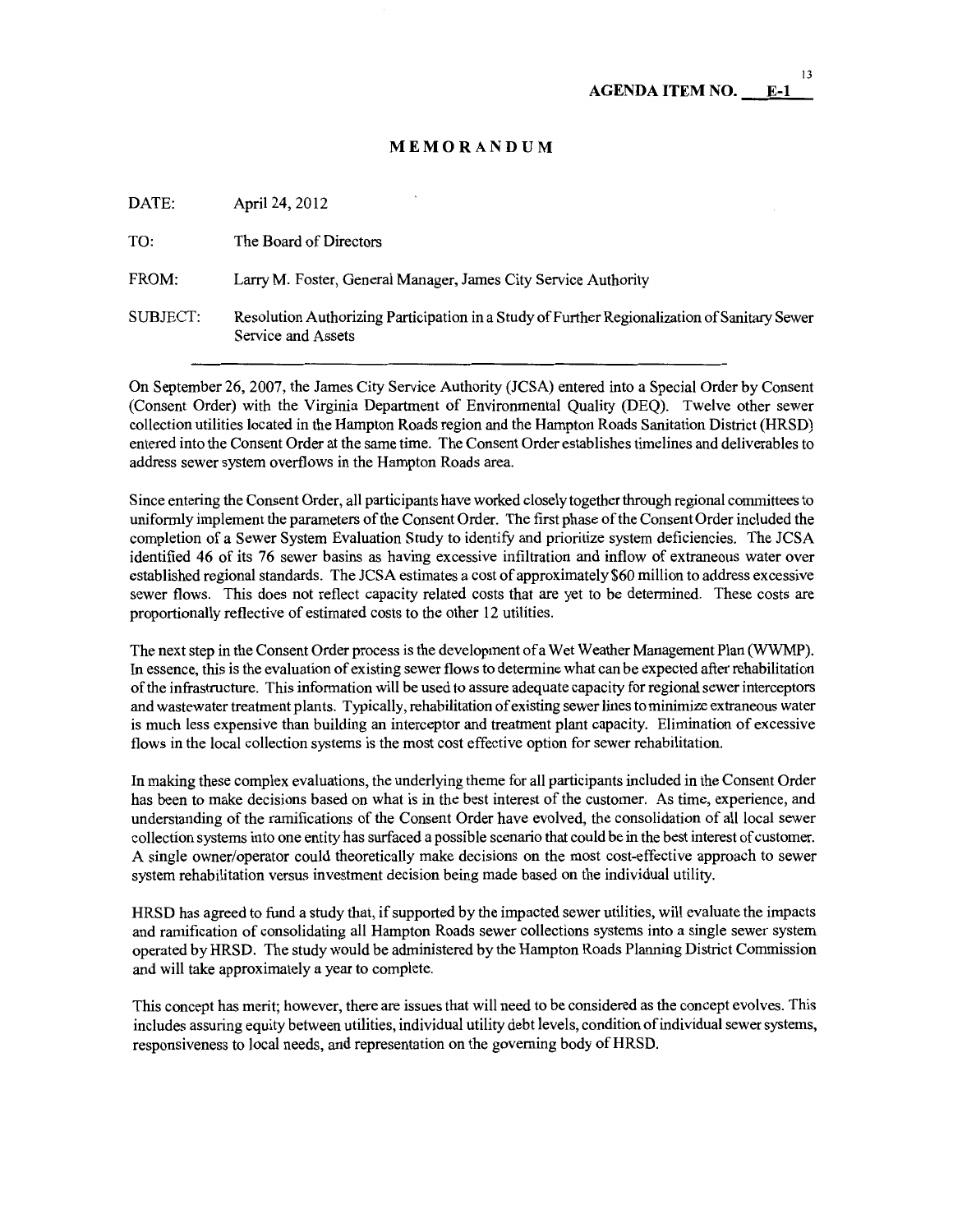These issues cannot fully be discussed until the proposed Hampton Roads Sewer System Consolidation Study is complete.

Staff recommends approval of the attached resolution authorizing the JCSA to participate in the proposed sewer consolidation study.

France 4 Foster

LMF/nb RegionalStdy\_mem

Attachment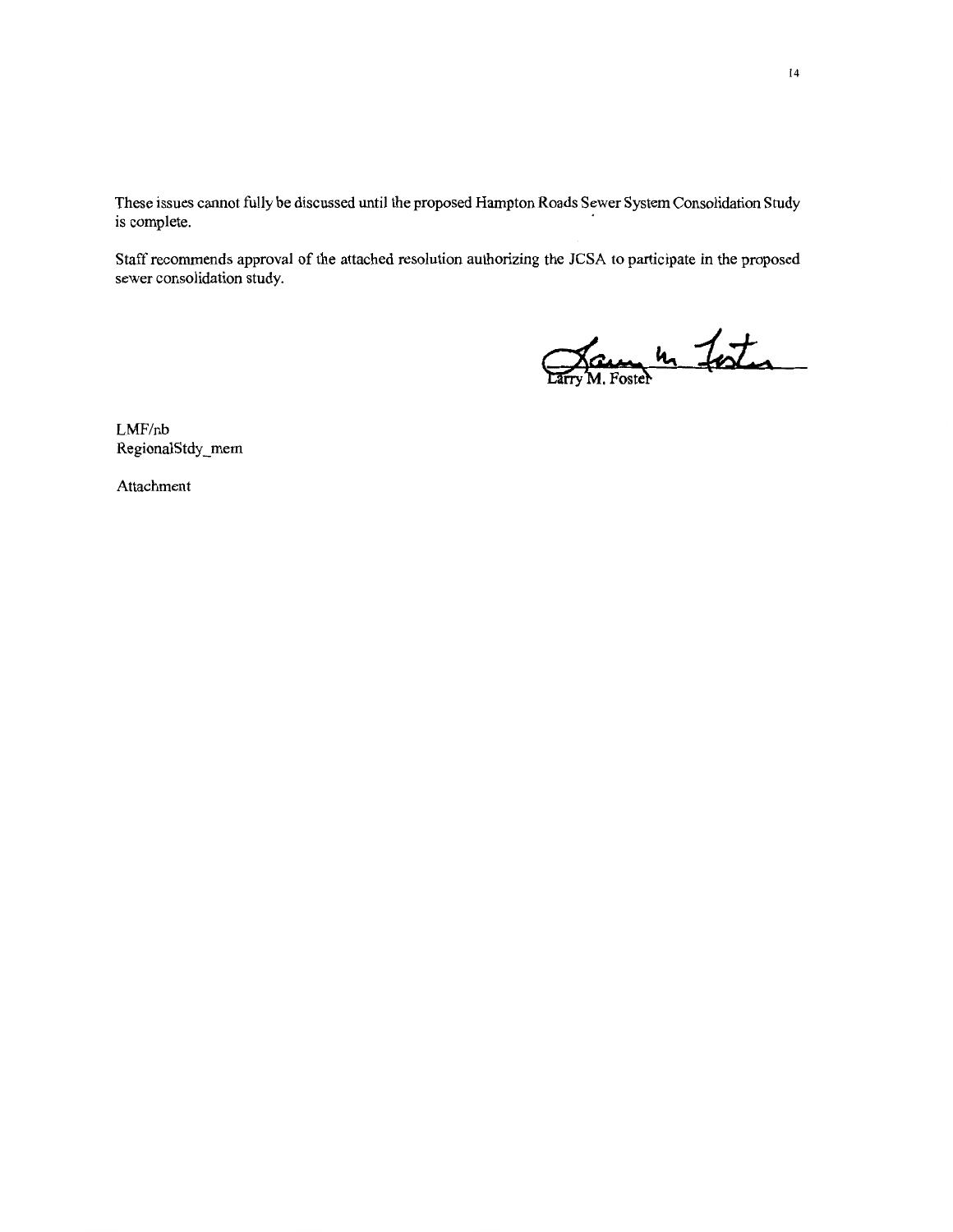# **RESOLUTION**

#### RESOLUTION AUTHORIZING PARTICIPATION IN A STUDY OF FURTHER

#### REGIONALIZATION OF SANITARY SEWER SERVICE AND ASSETS

- WHEREAS, the James City Service Authority (JCSA) owns and operates a sanitary sewer collection system directly connected to the regional sanitary sewer system owned and operated by the Hampton Roads Sanitation District (HRSD), a political subdivision of the Commonwealth ofVirginia; and
- WHEREAS, HRSD and 13 of the 17 localities within Hampton Roads entered a Special Order by Consent with the State Water Control Board on September 26, 2007, (the Order) for the purpose of resolving certain alleged violations of environmental laws and regulations; and
- WHEREAS, in the course of planning actions to meet the requirements of the Order, the potential to develop a more cost-effective set of actions to satisfy the requirements of the Order through consolidation of sanitary sewer assets under a single regional entity and reduce the costs to the ratepayer has been identified; and
- WHEREAS, the collection of data, analysis, and study is required to determine whether the benefits that may be identified within Hampton Roads from further regionalization outweigh the challenges of regional consolidation of sanitary sewer service and assets.
- NOW, THEREFORE, BE IT RESOLVED that the Board of Directors of the James City Service Authority, James City County, Virginia, hereby requests the Hampton Roads Planning District Commission (HRPDC) to conduct a study of further regionalization of sanitary sewer service and assets. Such a study shall be funded by HRSD in an amount agreeable to HRSD and completed by July 1, 2013.
- BE IT FURTHER RESOLVED that the JCSA will provide access to information, data, assets, staff, and otherwise cooperate with the HRPDC and/or the HRPDC' s agent in conducting the study of regional consolidation of sanitary sewer assets and participate in the evaluation of the results of the study.
- BE IT FURTHER RESOLVED that this request does not bind the JCSA to participate financially in the Study or to accept, adopt, or comply with any conclusions or recommendations of the Study.
- BE IT FURTHER RESOLVED that the Study will impact the JCSA's ability to accomplish all of the work required under the Order and as such, the conduct of the study is contingent on receiving an appropriate stay or deferral of activities required by the Order as necessary to:
	- 1. Allow existing sewer managers and staff to participate fully in the study; and
	- 2. Avoid further analysis, evaluation, or performance of sewer system rehabilitation, upgrades, or replacements that may not be cost-effective should further regionalization of sewer service and assets be achieved as a result of the study.